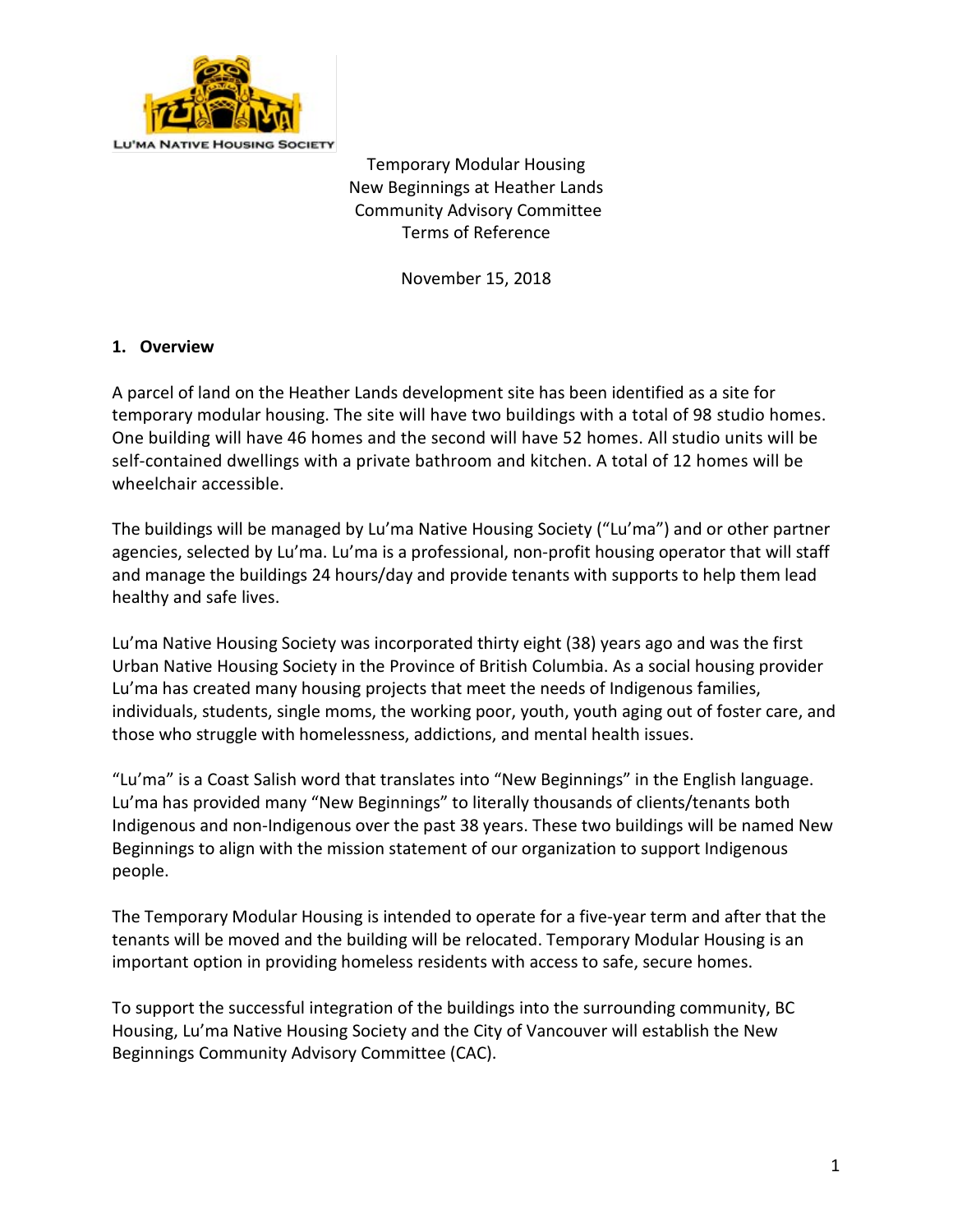

The purpose of the CAC is to provide the project team and a broad cross-section of the community with a mechanism to:

- Build and maintain positive relationships amongst the community, the building operators and the program partners
- Facilitate information sharing and dialogue
- Identify and resolve any issues, opportunities and concerns related to building operations

The purpose of this Terms of Reference is to ensure members of the CAC are aware of expectations, commitments and their advisory role.

# **3. Committee Membership**

### a. Representation

In order for the CAC to be effective, it is important to limit overall committee size while maintaining a balance of voices at the table. Therefore, CAC membership is comprised of approximately 17 individuals representing the following groups:

5 x community members (local resident and community organizations, businesses,

neighbouring residents, etc.)

2 x Lu'ma Native Housing Society representatives

1 x PAC rep from Ecole Secondaire Jules-Verne

1 x PAC rep from Ecole Rose-Des-Vents

1 x PAC rep from Eric Hamber Secondary

- 1 x BC Women's Hospital and Health Centre
- 1 x Vancouver School Board
- 1 x Vancouver Police Department representative
- 1 x City of Vancouver representative
- 1 x BC Housing representative
- 1 x Vancouver Coastal Health representative
- 1 x Aboriginal Steering Committee on Homelessness

# b. Selection process

Community member representation (5 seats) will be filled through an application process with preference given to a person who:

- is willing to abide by the Committee Terms of Reference and required time commitment
- is currently affiliated with multiple community organizations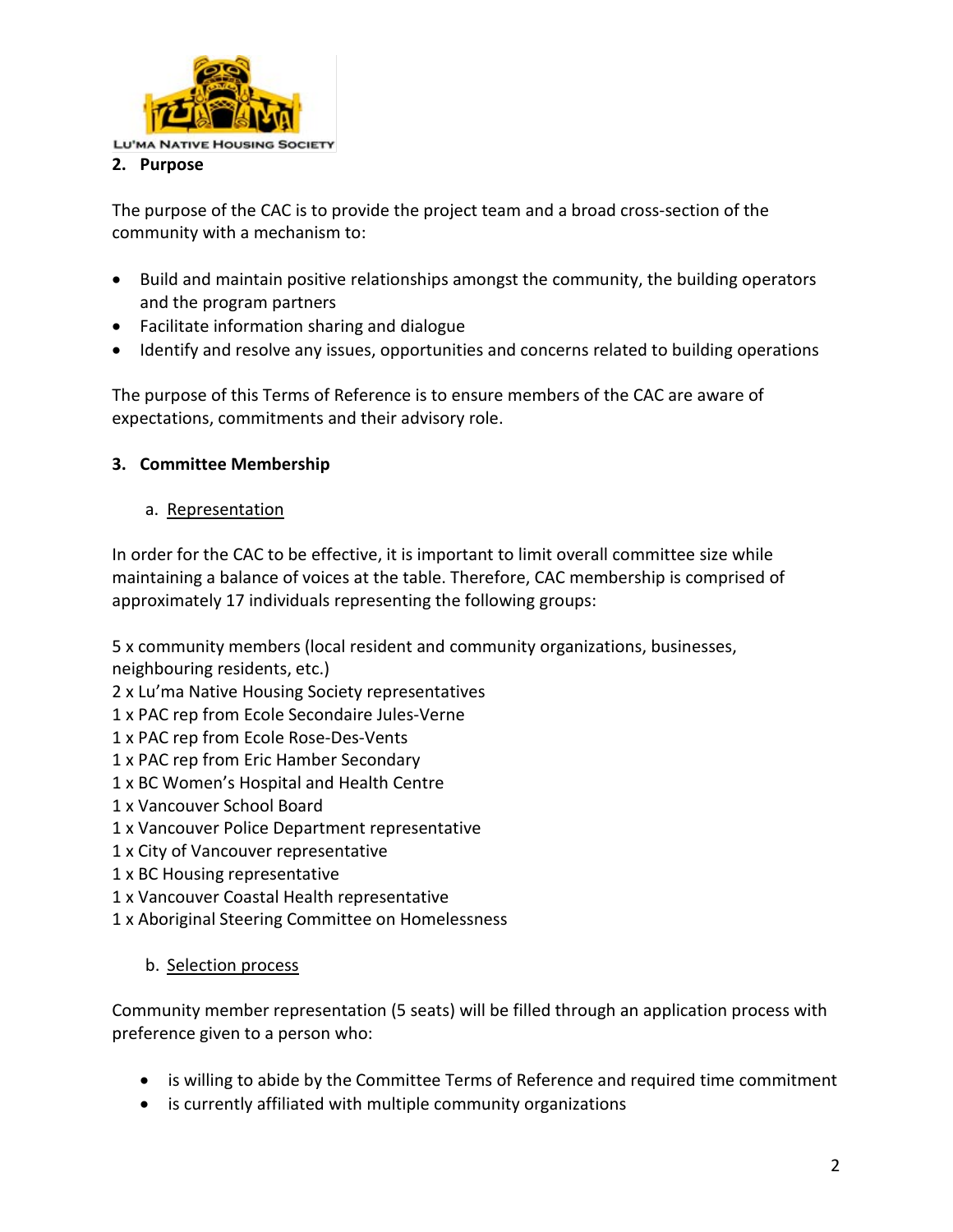

**LU'MA NATIVE HOUSING SOCIETY** 

- has experience representing their community on other committees/boards, etc.
- lives and/or works within a five-block radius of the housing site.

BC Housing, Lu'ma Native Housing Society and the City will designate community members and representative alternates from the list of applicants who meet this criteria.

The program partners (VPD, VCH, BC Housing, CoV) and the schools will designate their own Committee members and one alternate.

### **4. Time commitment**

Leading up to the building opening and during the first six months, the CAC will meet on a monthly basis. The meetings may then shift to a bi-monthly basis unless determined otherwise by the Committee members. In addition to regular meetings, there may be occasions when special meetings may be called for a particular reason. As much advance notice as possible will be given to ensure members can make necessary arrangements.

Regular Committee meetings will be limited to two hours and adhere to the meeting agenda.

### **5. Participation**

The Committee serves as an advisory group, not a decision making body.

To ensure CAC meetings have the full spectrum of community perspectives, attendance at all regular meetings is required by all community representatives or their alternate. Should more than two regular meeting be missed, the member will be contacted by the facilitator to determine whether he or she still wishes to continue as a CAC member or to discuss whether a new representative and/or alternate is appropriate.

CAC members may on occasion wish to invite a guest to observe the CAC meeting; such requests must be submitted in writing/by email to the CAC facilitator at least one day prior to the day of the meeting; approval will depend on space considerations. Any guests that attend will be asked to observe and not participate in the discussions.

When appropriate, specialists may be invited to participate in meetings to address specific agenda items.

Committee membership is on a volunteer basis and members will not be remunerated for their participation.

#### **6. Term**

The New Beginnings CAC will operate until December 2019. At the end of this term, the Committee's utility and the relevance of the Terms of Reference will be reviewed. Should the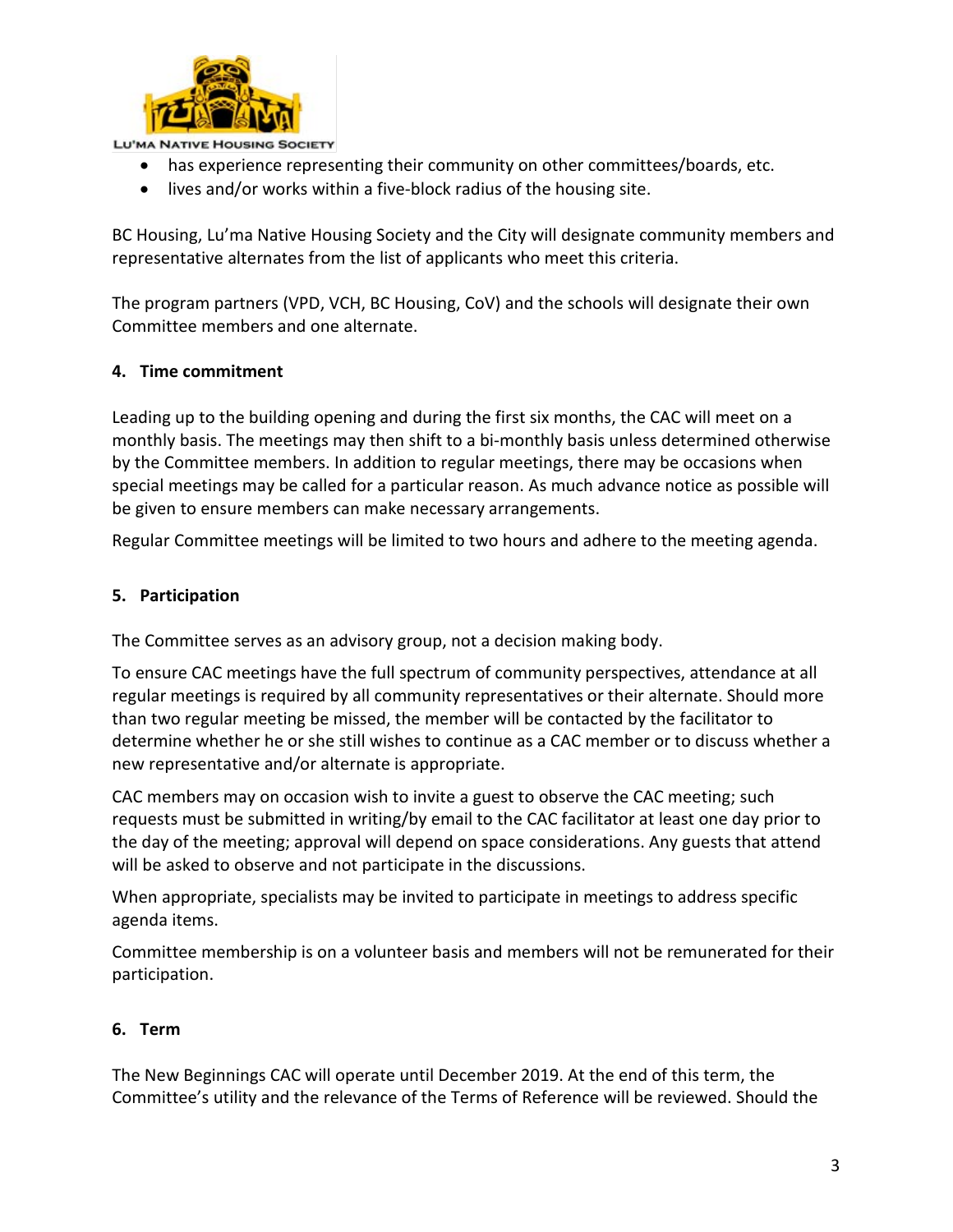

Committee members agree that it should continue, this review and consideration of continuance, adjustment or cessation will be conducted annually.

# **7. Meeting Structure and Committee Resources**

The meetings will be facilitated using a neutral process facilitator who will serve as an impartial individual to guide the process, facilitate respectful dialogue, handle difficult situations and behaviours and maintain an environment conducive to sharing information and encouraging all members to contribute. They are responsible for keeping the advisory committee on time and on task and working with the meeting Secretary to prepare advisory Committee agendas and unbiased and accurate meeting summaries.

The facilitator will develop and follow a structured agenda, including:

- Lu'ma Native Housing Society building update and discussion
- Program partners update and discussion
- Community members update and discussion
- Review of action items and follow up

Lu'ma Native Housing Society will provide a meeting Secretary to assist with scheduling and liaising with Committee members, provide notetaking, including tracking key discussion points, responses, action items and follow up details, and oversee the distribution of the meeting agendas and summaries. The Secretary is not a representative on the Committee and will solely support meeting logistics and record proceedings.

The meeting summaries will not be verbatim recordings but will attempt to capture the essence of comments and responses. The summaries will attribute comments to Lu'ma Native Housing Society, and the other agencies, however attribution of community input will be generic (i.e. *Community Comment*) and will not identify the individual or organization they may be representing. While the facilitator will ensure that privacy standards are maintained, there may be occasions where sensitive matters need to be discussed. When such matters are part of the discussion, there will also be an open CAC discussion of how to appropriately present the essence of the matter in the minutes while respecting any sensitivity.

All action items will be noted in the minutes including who will be responsible for follow-up and a deadline for completion.

Recording of the meetings (audio or visual) by members other than the note-taker is not permitted unless agreed to by all present.

The meetings will be structured to encourage free and open discussion of relevant issues, within the constraints of planned agendas. The goal is not to seek consensus or majority opinion, but to discuss and note views and opinions, propose solutions and work toward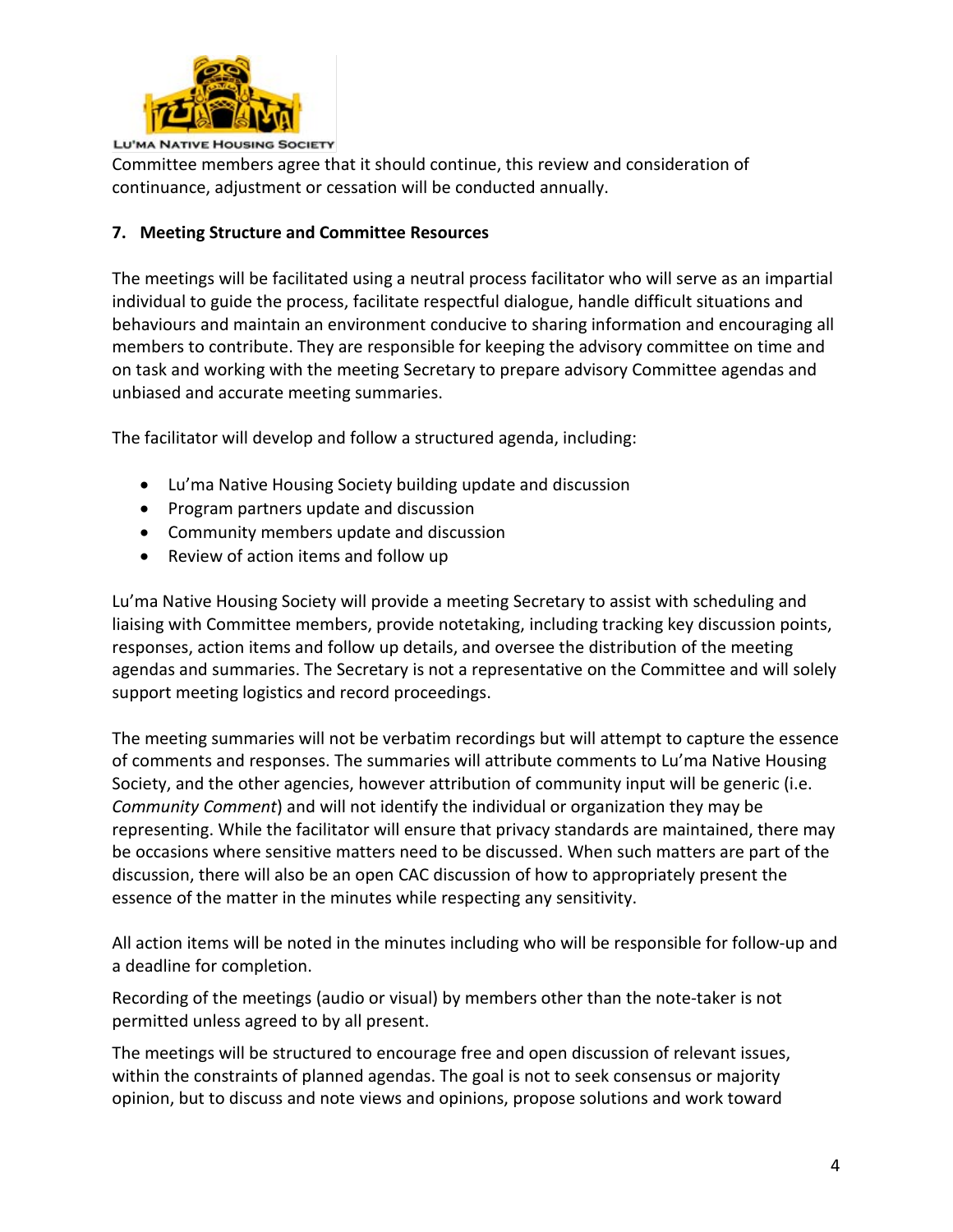

**LU'MA NATIVE HOUSING SOCIETY** 

constructive outcomes. Lu'ma Native Housing Society commits to seriously considering the CAC's comments, as relevant, in making decisions or taking actions.

The City of Vancouver will be responsible for securing meeting space, providing the process facilitator and light refreshments at the meetings.

# **8. Rules of Conduct**

In order to ensure that the CAC is maintained as a forum for Lu'ma Native Housing Society, the housing partners and the site's neighbours to freely exchange information, discuss issues and work towards constructive outcomes, members and alternates must:

- agree to operate in accordance to the Terms of Reference;
- participate regularly or arrange alternate representation at scheduled CAC meetings;
- be respectful of the expression of diverse opinions which may be similar or different than those of other CAC members;
- respect that Lu'ma Native Housing Society and the housing partners reserve the right to protect the privacy of individual tenants and staff – personal information will not be shared with the CAC;
- be prepared to work constructively and collaboratively with members of CAC and Lu'ma Native Housing Society to address areas of mutual concern;
- listen actively to others. Avoid interrupting and one-on-one side conversations while other people are speaking;
- manage personal participation by sharing speaking time, debating ideas not individuals, and actively providing focused input, comments and questions;
- refrain from using language or acting in a way that is threatening, abusive, racist or otherwise disrespectful;
- bring any concerns regarding the operation of the Temporary Modular Housing buildings to the attention of the Lu'ma Native Housing Society Building Manager according to the contact protocol as soon as possible; the concerns may then be brought to the attention of the CAC; and
- not act as a spokesperson for CAC. This is not meant to fetter the ability of any CAC member to speak with the media as a private citizen.

In the event that a member is unwilling to abide by the Terms of Reference, Lu'ma Native Housing Society reserves the right to rescind the membership of that person and seek a new member to replace the role.

# **9. Terms of Reference Revision**

From time to time, it may be necessary to amend the New Beginnings CAC Terms of Reference. This will be agreed upon, with active involvement of CAC members, BC Housing, the City of